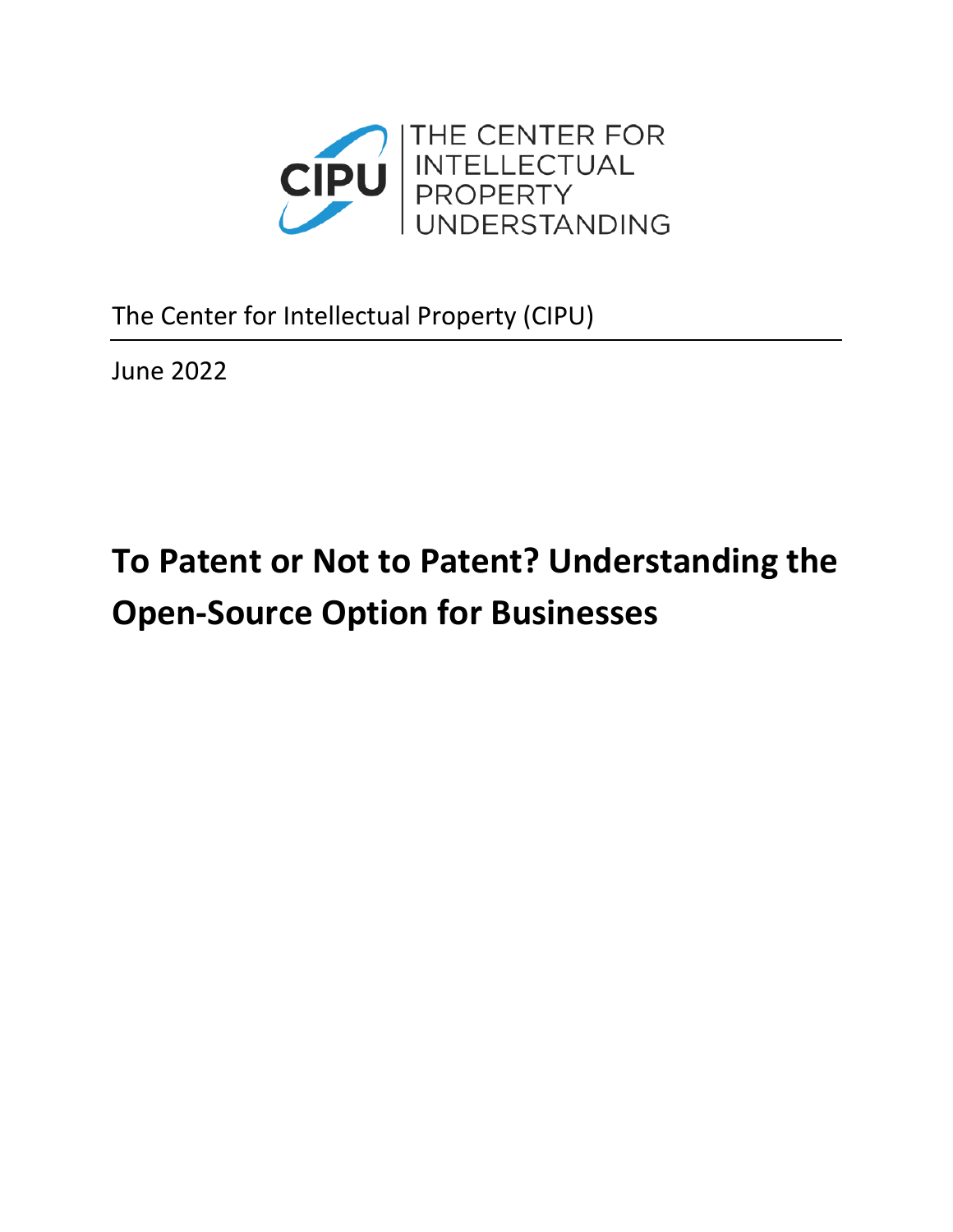## **Key Takeaways from This Report:**

Whether or not a company considers itself to be a software business, the Fourth Industrial Revolution will turn businesses that conduct R&D into software developers.

- 1. Businesses must decide early whether or not they want to use IP rights for their software developments.
- 2. The choice whether to pursue patents or open source should be based upon a company's products and business model.
- 3. Software patenting and open-source business models can co-exist successfully.
- 4. Software patent policy is informed by misguided scholarly research on "software patents," a term that has no clear definition, legal or otherwise.
- 5. Firms conducting R&D that choose to patent software need to advocate for better eligibility in order to protect their interests.

## **Introduction**

Software is the preferred embodiment for almost every improvement to computing technology today, which is a major issue given the uncertain nature of software patentability in the United States. In the way of illustration, we submit the following hypothetical:

Consider a fictional company that makes toothbrushes. This company sells one of the oldest tools known to human beings, and one that has undergone remarkably few innovative changes over the course of thousands of years. Even if this business innovates some unique curvature or new bristle, no one would consider that company to be a software company.

But what if this toothbrush company decided to sell toothbrushes with electronic components? Now your toothbrush has a motor, gears for different brushing speeds, a rechargeable battery and even a circuit board to control the separate hardware components. This company is still a toothbrush company. In some ways, it's also an electronics company, even if this business is largely assembling toothbrushes from hardware purchased wholesale from components manufacturers.

Now consider that same toothbrush company in 2022, during the advent of the Internet of Things (IoT). Now this business develops software upgrades to collect data from sensors and antenna components, using that data to make the toothbrush smarter. What if this company develops an entirely new algorithm or program that, in an entirely novel and non-obvious way, analyzes user data to personalize the brushing sequence, helping its customers achieve cleaner teeth and healthier gums? This is still a toothbrush company. But, to some extent, this is also a software company, and business survival in large part depends on the company's ability to not only commercialize that software product but also to protect against well-resourced infringers copying that invention.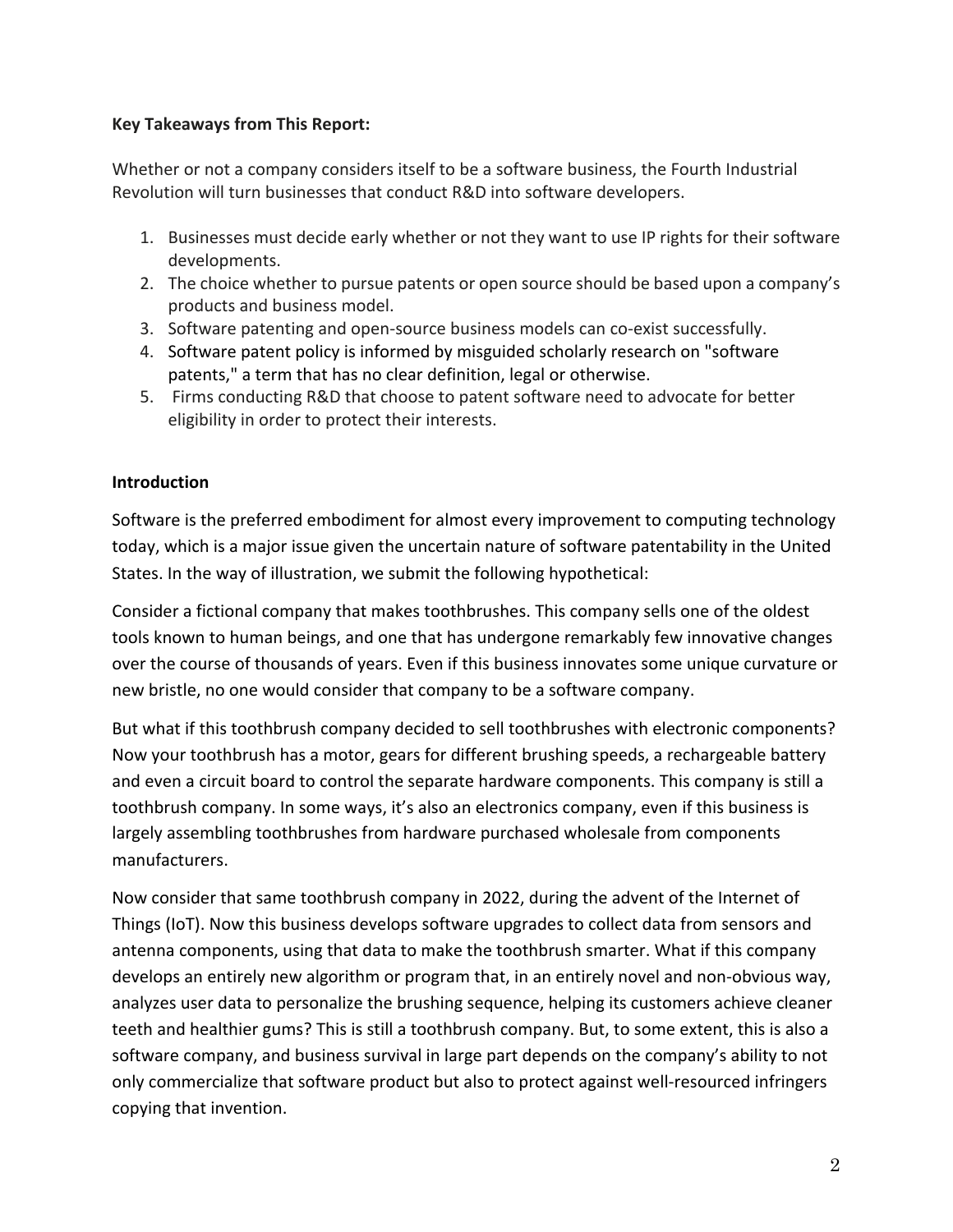This hypothetical is meant to drive home the main point of this Center for Intellectual Property Understanding (CIPU) report on software patents: most of today's innovative firms are likely creating inventions that can be embodied in software because those firms are operating during the midst of the Fourth Industrial Revolution, where software is the dominant form of embodiment for today's inventions. Businesses that have any intention to protect inventions that could be embodied in software should become stronger advocates of software patent rights. While large patent holders should be good stewards of patent rights for all, it's small startups who need these rights the most in order to scale up their commercialization activities.

Regardless of which industry the startup considers itself to be a member, software will almost certainly be crucial to those companies who are successful at separating themselves from competitors because software is the main way in which innovations are embodied at this current stage of the computer age.

# **Despite** *Alice***, Anywhere From 25% to 63% of U.S. Patent Issuances in 2021 are Related to Software**

Even by conservative estimates, more than one-quarter of all patents being issued by the U.S. Patent and Trademark Office cover an invention that can be embodied in software. The highest estimates say that nearly two-thirds of all U.S. patents can be embodied in software. The U.S. Patent and Trademark Office grants nearly 300,000 patents each year, so according to whichever dataset is trusted, anywhere from 75,000 U.S. patents to 200,000 U.S. patents are granted each year covering software innovations. Deriving a conclusive number of U.S. patents covering software inventions has been difficult mainly because of a definitional problem inherent in the term "software patent," a problem many academics note even as they try to perform more empirical research on software patents to inform policymakers.

The first thing that any business creating a software invention needs to know is that the patentability of software inventions is too uncertain for most startups. This is largely due to the U.S. Supreme Court's 2014 decision in *Alice Corp. v. CLS Bank International*, a decision that threatens subject matter eligibility for software inventions under the judicially-created exception to Section 101 patent eligibility for abstract ideas. This has been a boon for large tech implementers in sectors like automotive and financial institutions, who can implement software innovations with very little fear of large damages awards for patent infringement. However, this uncertainty can be fatal for small businesses who have a software innovation: the expense of obtaining patent rights and enforcing them against infringers, only to have a court declare the patent invalid as a matter of law, is beyond insurmountable for a startup that has no other way to protect its competitive advantage against larger players in the field.

Of course, patenting models are not the only means by which startups dealing in innovative software solutions can achieve business success. There are many companies, typically "pure"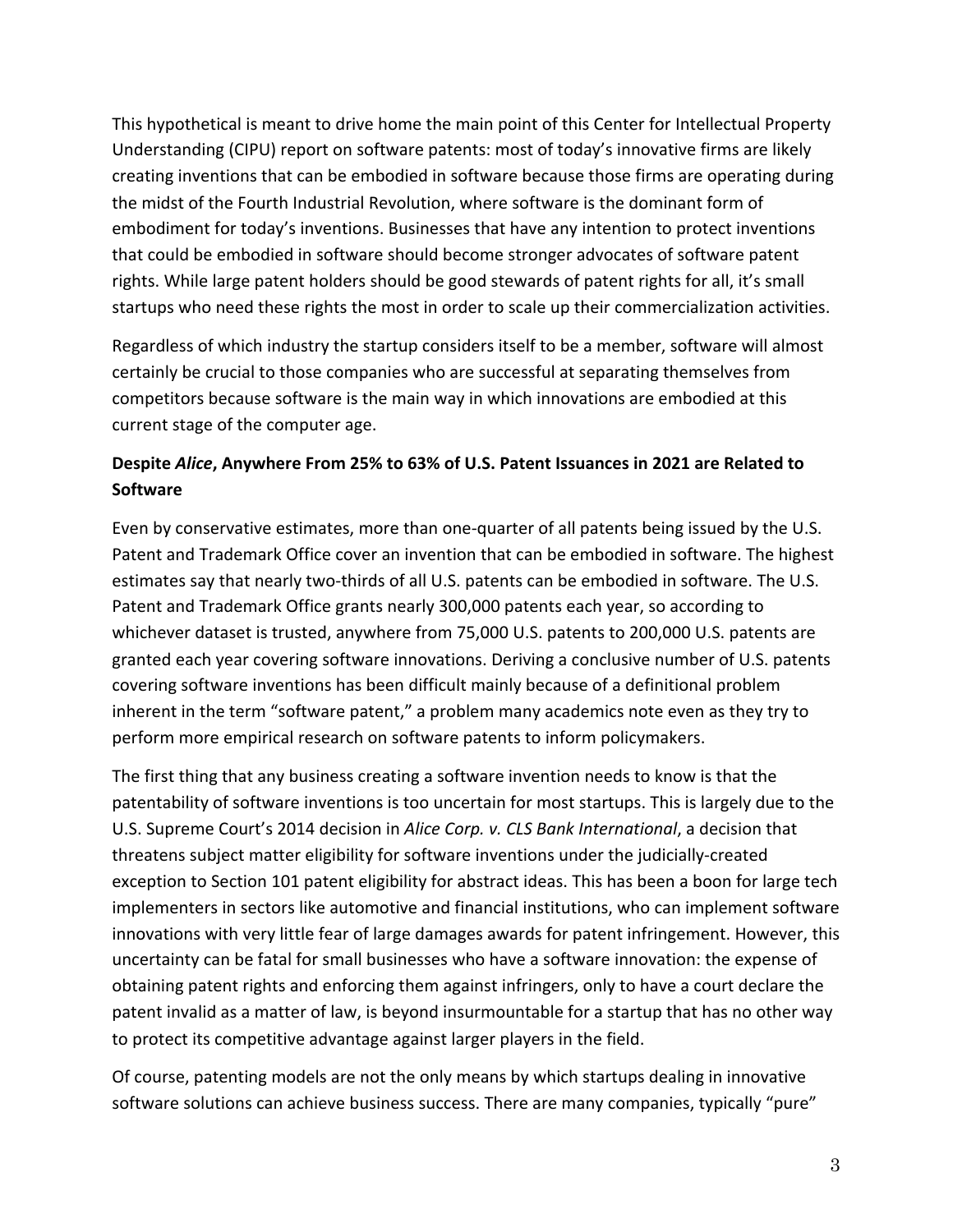software companies not focused on any hardware product, that enjoy business success even as startups by employing an open-source model to the distribution of their software. The advent of cloud computing platforms has enabled Software-as-a-Service (SaaS) business models that are incredibly profitable by using open-source to increase the size of their customer base. Take for example the Microsoft Office suite of software programs. In the 1990s and through the 2000s, personal computer owners would install those programs via CD-ROM and although the cost of those programs were often bundled into the sale of new computers, those programs were still very expensive.

Today, CD-ROMs are almost as dated as floppy disk drives, and access to Microsoft Office is available on a subscription basis via Internet channels. In a similar way, there are companies that profit from contributing to the Linux open-source computer operating system and employing a subscription-based model with their customers. For these companies, it would make little sense to obtain patent rights that other Linux contributors may view with concern, dissuading many potential collaborators from trying to make improvements to the underlying code of an application or platform.

#### **Distribution Models Should Inform Business Choice to Pursue Patents or Open-Source**

Software innovation is incremental, and if the developer of an application for Linux insists that Linux users license a patent on that application, that application won't be included in Linux distributions. When that incremental advance is created for a traditionally non-software industry, whether automobiles or toothbrushes, there's a much better chance that the developing company will see their innovation as one they should protect from competitors. Within the software industry, many firms do obtain patents on inventions that can be embodied in software, and even if it's done for defensive purposes as an asset for counterclaims against patent infringement plaintiffs, the act of obtaining those patents tacitly acknowledges a value to those assets for those businesses. But the choice as to whether a particular business creating software embodiments of inventions should be open-source or should instead pursue patent rights should be premised upon a sober understanding of the company's distribution model.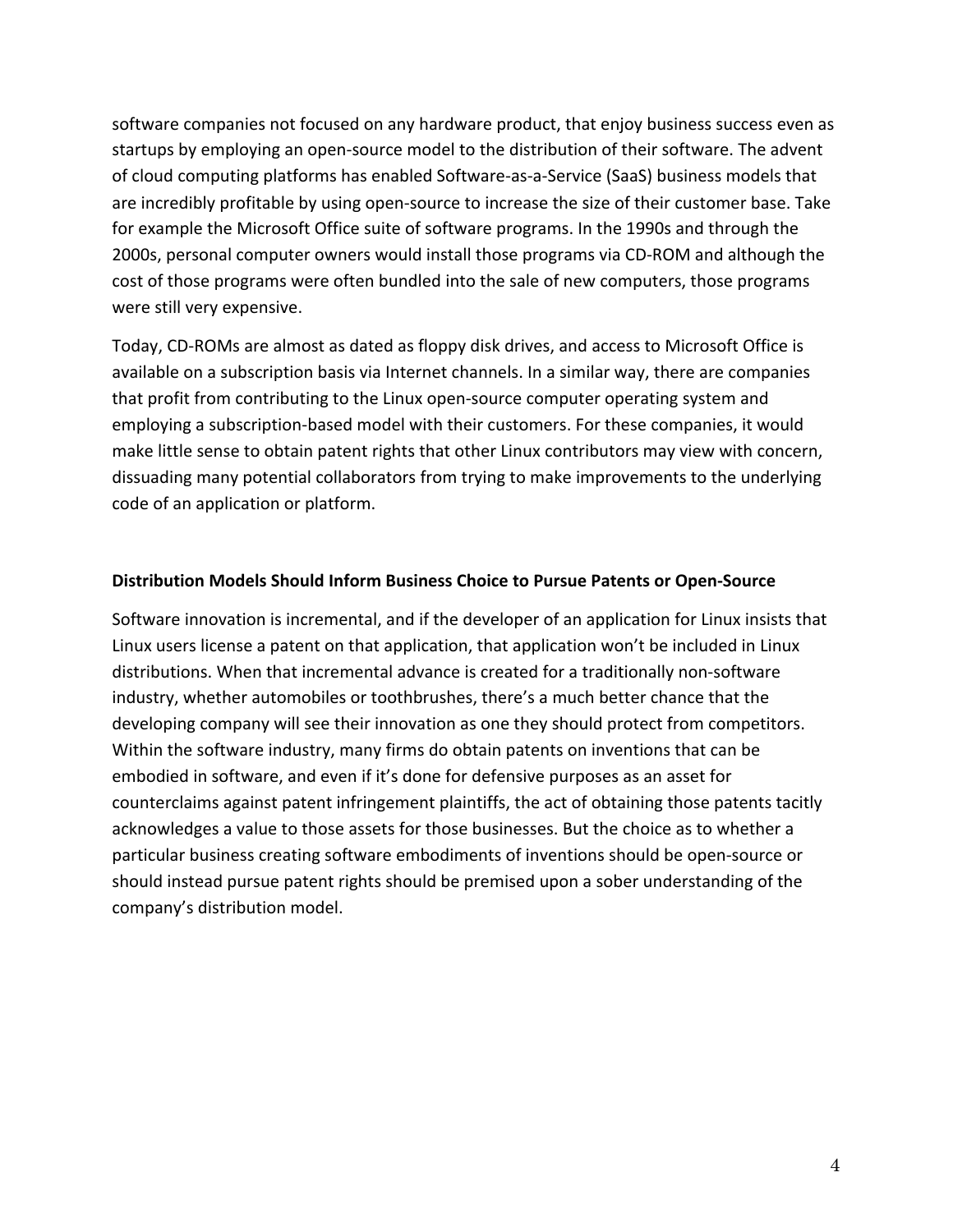#### **DIAGRAM 1: Business Use of Software Patents**



 *Source: The Center for IP Understanding*

A company's choice to pursue either patent or copyright protections for their code, or to make their code available to others on an open-source basis, is of critical importance to the success of that company. It's a choice that should be highly informed by the model of distribution which a particular business intends on employ, and not based upon personal beliefs whether software should be patentable or not. For example, if the developer of an enterprise-level management software suite wants to distribute their software as a product that is implemented in-house by business customers, then a patenting or copyright model for protecting those software assets would be a better choice for those firms. If, however, that same business intends to employ its own data engineers who build new applications and perform data analytics on behalf of business customers, then an open-source subscription-based model makes much more sense than filing for patents. It should be noted that open-source companies, like patenting firms, believe they have some proprietary right to the software systems they develop, but those rights are enforced via contractual agreements governing consumer access to those systems among subscribers instead of through patent rights.

Hearkening back to the hypothetical toothbrush example, it's clear that a company in such a position, which is delivering a software innovation embedded within a hardware product sold to consumers, should pursue patents for the software powering the personalized brushing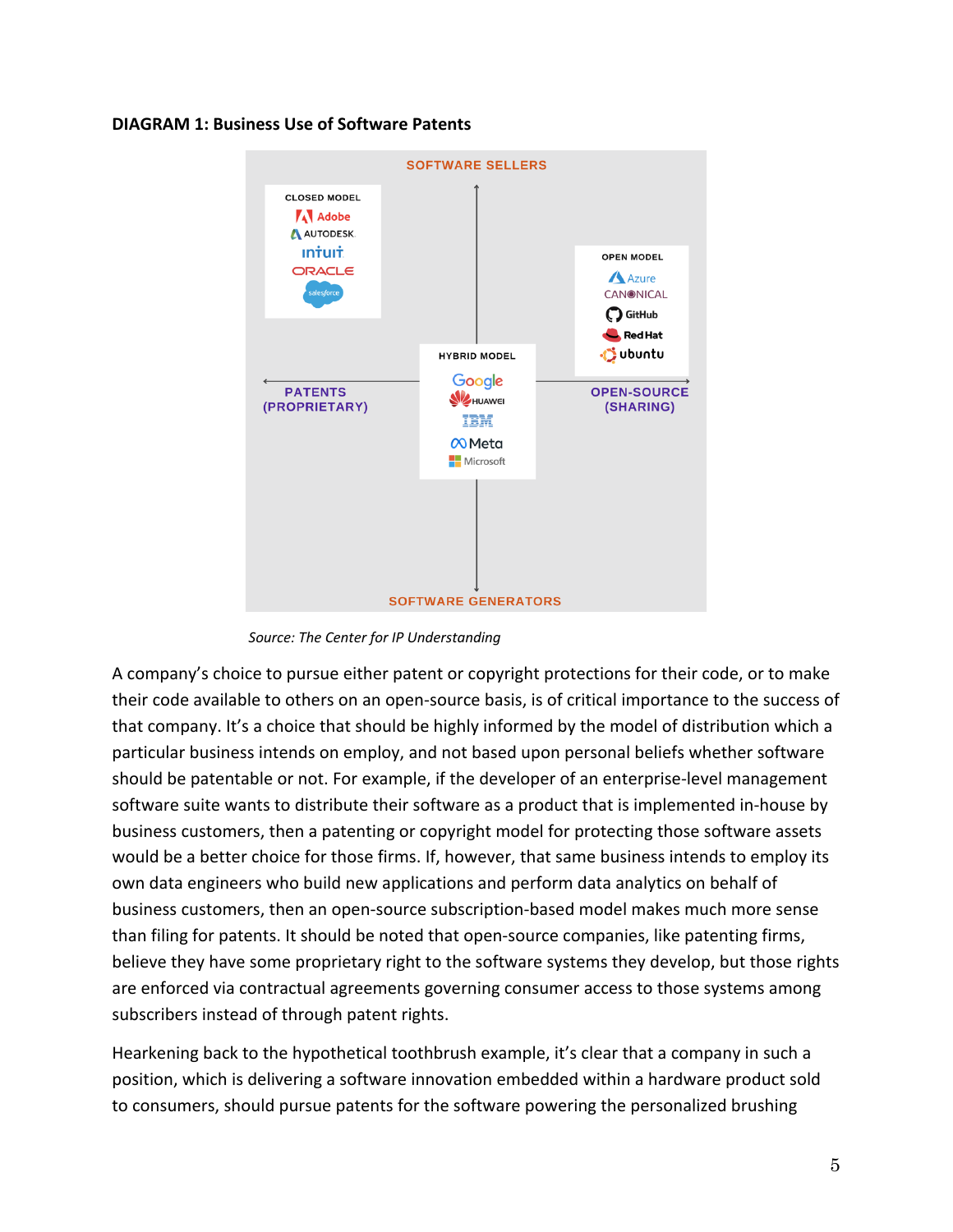algorithm employed by the toothbrush. Unfortunately, the state of U.S. patent rights for any invention involving software is uncertain at best. Since *Alice*, an incredible number of patents that cover an invention embodied in software have been invalidated by courts as directed toward an unpatentable abstract idea. A court applying *Alice*/*Mayo* is very likely to look at the personalized brushing algorithm employed in our hypothetical toothbrush and determine as a matter of law that the patent is directed at nothing more than the abstract idea of brushing your own teeth more effectively.

Because software will continue to be the mode by which the most valuable innovations are delivered in the IoT world, especially as 5G networks speeds up device connectivity by an order of magnitude over 4G networks, this abstract idea problem is very concrete indeed for the current generation of startups across the globe.

# **Survey of Academic Research Shows Foundational Problems with Empirical Research on "Software Patents"**

Unfortunately, the policy debate surrounding the patentability of software has been greatly misinformed by a large amount of academic research that purports to be empirical but suffers from foundational issues in how software patents are defined. For this CIPU report, a total of 50 articles, mainly from law review and scientific journals that were highly relevant to the search term "software patent." One of the most salient findings from this research is that a definitional issue inherent to the term "software patent" creates doubt in the empirical nature of the research being conducted. Of the 50 articles reviewed, 12 purported to give empirical research on some aspect of software patents (how many have been issued by the USPTO, how many are asserted in U.S. district courts, etc.).

Some studies focus on a selection of U.S. patent classification, especially classes identified in a 2013 U.S. Government Accountability Office report on patent infringement litigation. The majority of these studies acknowledged that resulting numbers of software patents can be either under- or over-inclusive, meaning they don't reflect the precise universe of U.S. software patents. A few of the articles surveyed considered any patent invalidated in U.S. courts under the *Alice*/*Mayo* two-step patent eligibility test to be a software patent, despite the fact that this framework has invalidated patents that clearly don't cover software, such as is the case in *American Axle v. Neapco*. However, many of these articles were notes or comments offering policy recommendations based on legal theories instead of purporting to offer new empirical evidence on software patents.

Empirical research on software patents can only truly be useful if there is a way to define that term such that an accurate and complete universe of U.S. software patents can be determined.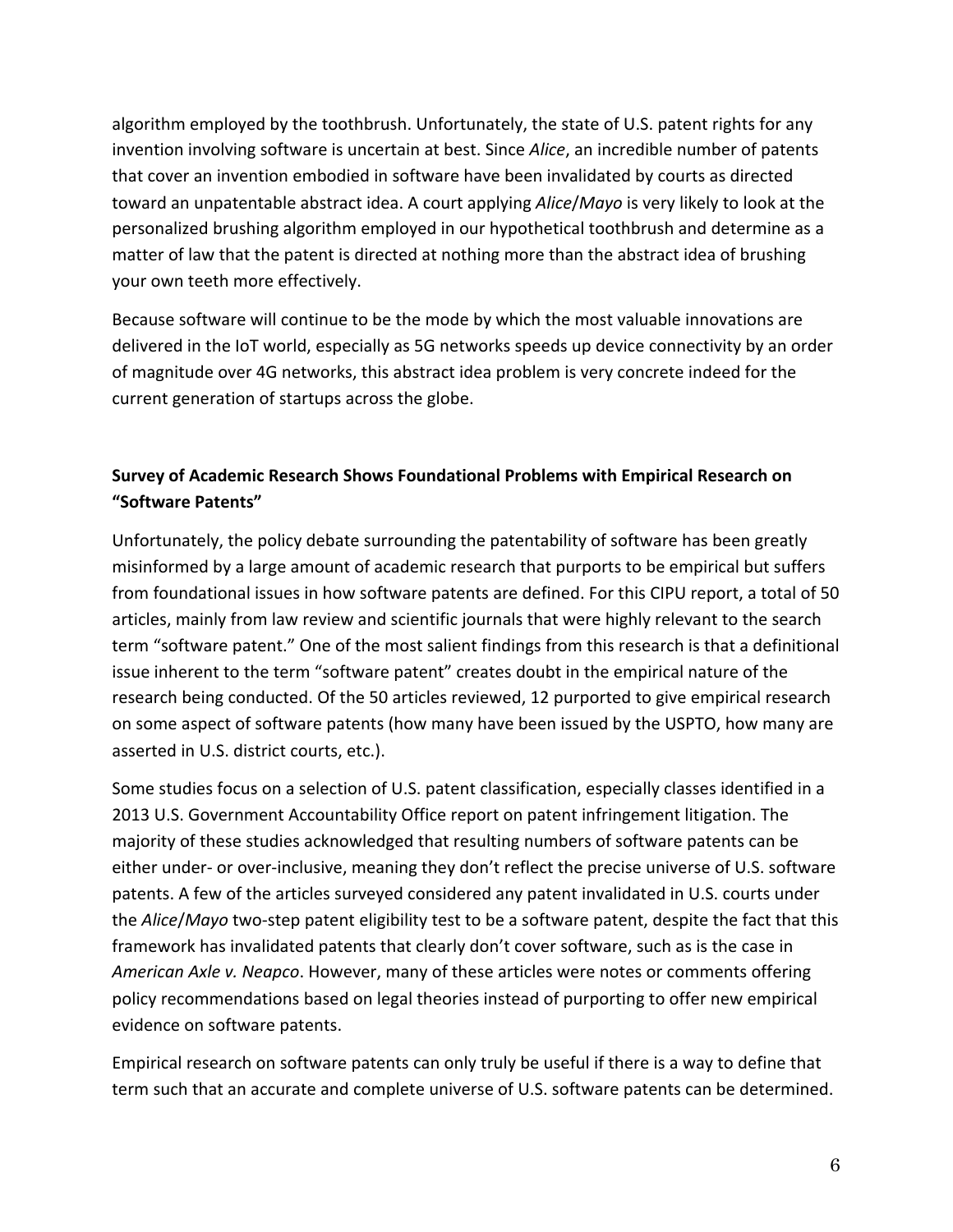That is one of the main points of a 2006 field research guide on the definitions employed for the term "software patent" authored by Dr. Anne Layne-Farrar, currently a Vice President in the Antitrust & Competition Economics Practice of the global consulting firm Charles River Associates. "The policy debate over software patents has been quite strident in recent years," Layne-Farrar noted more than 15 years ago, and that debate has grown even less harmonious since that time. Her work identified that, although there was no perfect definition for software patents that could create an authoritative dataset comprising all U.S. software patents, surveying U.S. patent classes covering computer-related inventions and filtering those results based on judiciously selected keywords would create the most highly accurate datasets for software patents. None of the research articles surveyed by the Center for IP Understanding for this report went beyond a survey of U.S. patent classes in determining the universe of U.S. software patents.

## **Firms that File Patents Should Advocate for Greater Clarity on Section 101**

Part of the reason why it's problematic to define a patent as a software patent is that patents for computer-related inventions are capable of being embodied as either hardware or software. Software is the virtualization of computer hardware environments, and while software is a preferred embodiment for many computer inventions due to the existence of powerful microprocessor platforms for running software, it is somewhat prejudicial to look at a patent covering a computer-related invention and assume that software is the only possible embodiment for that invention. Such an assumption could change over time if certain technological fields, such as additive manufacturing or 3D printing, advance to the point that distributions of hardware embodiments of computer-related inventions become feasible. As a practical matter for businesses, there are a couple of takeaways. One is, if you plan on patenting to protect your research and development, there is a good chance that your patent will be considered to be software-related.

With the most conservative estimates showing that 25 percent of U.S. patents are softwarerelated, companies have at least a one-in-four chance of filing a patent application that appears to be a software patent. While this percentage must vary from industry to industry, the nature of software bringing productivity gains to almost every industry means that industries traditionally seen as reliant on protections for physically-engineered innovations, such as automotive and manufacturing, are increasingly reliant on software innovation for products like self-driving cars and services like plant production management. This reliance on software innovations among non-traditional software companies will only increase as the Internet of Things (IoT) and 5G mobile networks enable data communications with a host of everyday items.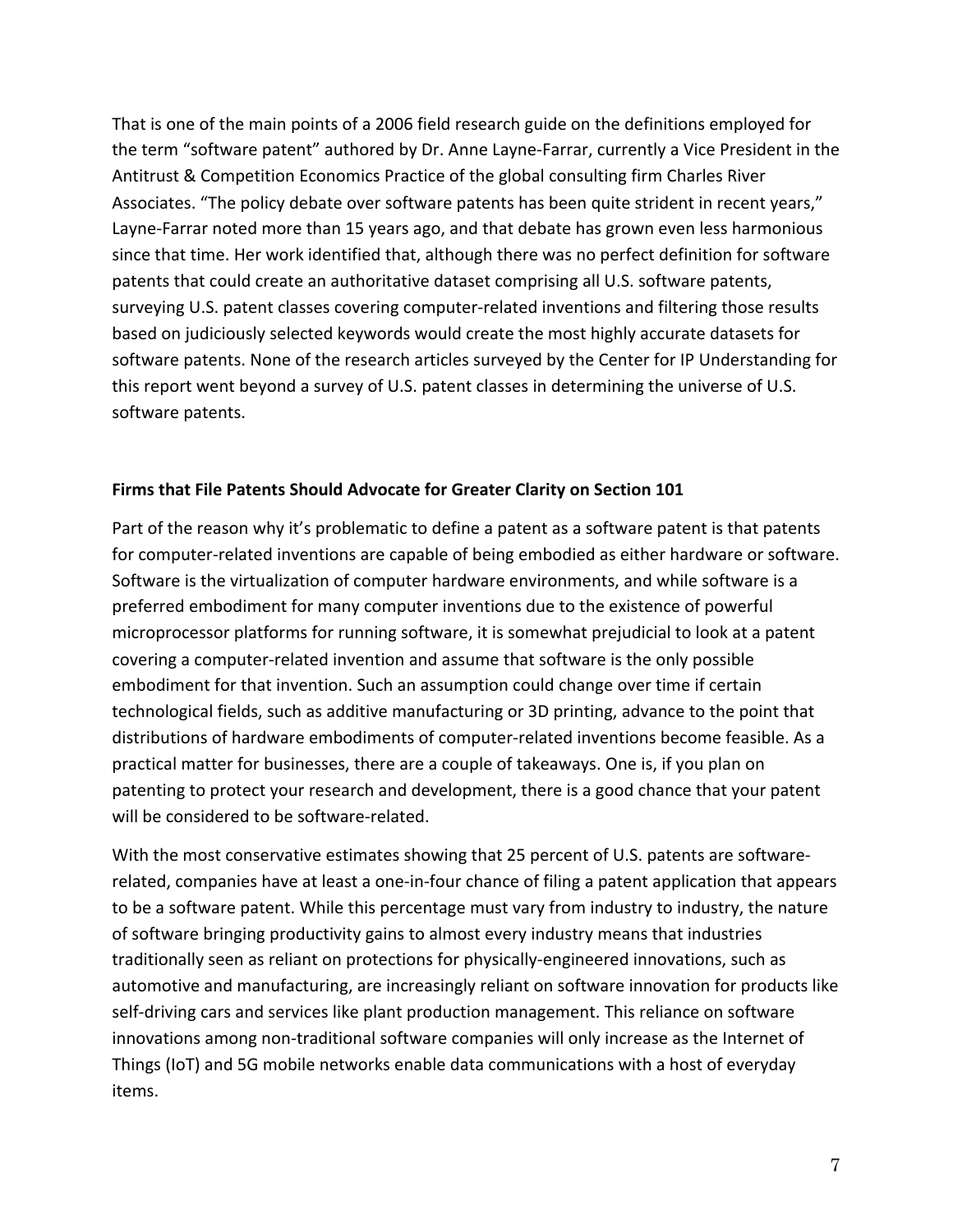Businesses need to be aware of this slippery slope towards software because these mischaracterizations are also causing misunderstandings regarding the business models employed by these tech developers. Fourteen articles surveyed by CIPU spoke about software patents as being closely associated with nefarious actors in the tech marketplace, often called "patent assertion entities" or "non-practicing entities."

In 22 articles surveyed, researchers used the pejorative term "patent troll," which immediately connotes some form of malicious intent in monetizing patent assets against infringers. Further, these terms suffer from a similar problem to the "software patent" definition as they are easily thrown about to describe certain actors but are vague and difficult to define.

## **Conclusion**

Innovation during the Fourth Industrial Revolution is increasingly embodied as software, even as much software is unpatentable as a matter of law under Supreme Court cases like *Alice*. This conundrum creates a challenging situation for startups who need certainty in patent rights to operate effectively and attract investment. At the same time, open-source models can be profitable for startups. The choice whether to pursue either patents for software innovations or an open-source model should be based on a firm's products and distribution model: if software is packaged and distributed to end users, a firm may want to choose a patenting model, whereas if a startup plans to offer Software-as-a-Service, an open-source model may be more appropriate. Unfortunately, academic literature surrounding "software patents" is likely creating more confusion than clarity due to a definitional problem inherent to the term "software patent." Therefore, patenting firms of all sizes should recognize the importance of software to the current generation of patent rights and advocate for more certainty for software patentability.

#### **Perspectives: Insights on Patenting Software vs. Open-Source from Industry Experts**

In conjunction with this report, CIPU distributed a series of questions to various insiders from the software industry as well as patent law, each of whom were interviewed to develop background for the preceding report. As a follow-up to those interviews, we distributed the following questions to those insiders:

- 1. Can software patents and open-source platforms co-exist in the business world?
- 2. What should a startup consider before choosing to either patent or open-source their software innovations?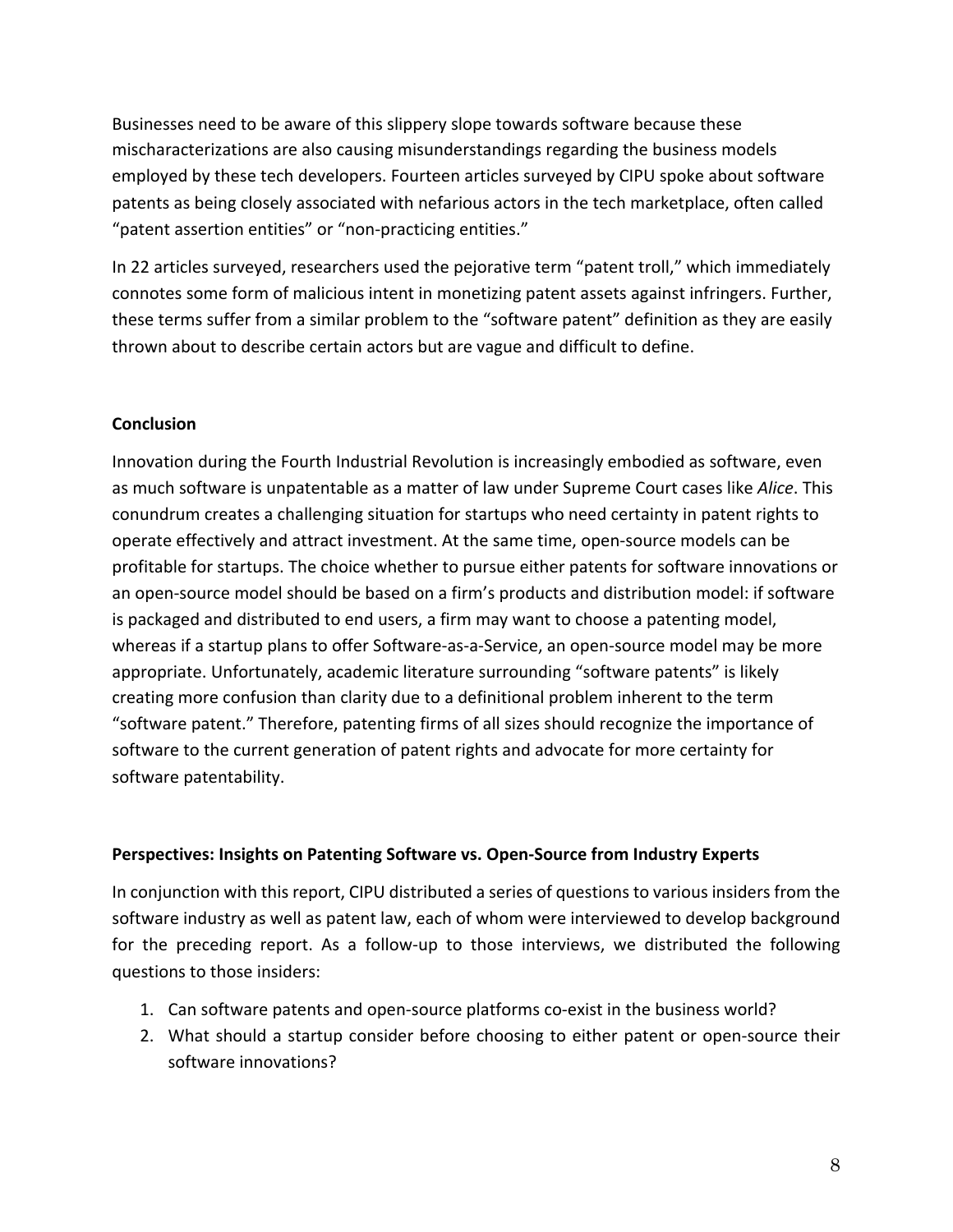3. Why have software patent filings been increasing despite Section 101 issues with software patentability?

Answers provided in response to these questions are included below.

## **Ray Millien, CEO, Harness IP; Former Chief IP Counsel, Volvo Cars Group; Former Associate Counsel, General Electric**

- **1.** Yes, they can co-exist. First, a going concern may choose an open-source business model to distribute its product(s), or a proprietary model. The two models do not have to be mutually exclusive. That is, some products in their ecosystem may be distributed via an OSS license, while others may be distributed under a proprietary licensing model. In both instances, software patents may protect the underlying code for those who are unlicensed or choose to breach the license under which they received the software product.
- **2.** It is really a matter of what business (i.e., revenue) model they choose to implement. In simple terms, they can choose to distribute their software product for "free" under an OSS model and just charge for implementation and/or customization services. Alternatively, they can choose to distribute their software product under a proprietary licensing model and charge for the license and any associated services. In either case, filing for software patents is still possible. In the former case it is a "belts and suspenders" approach to guard against those who choose to breach the OSS license under which they received the software product.
- **3.** Software patent filings are increasing because software is still eating the world. No matter the difficulties of obtaining a software patent, more and more technologies involve more and more software and thus the attempt is still a sound business and legal decision.

## **Dr. Anne Layne-Farrar, Senior Consultant, Charles River Associates; Adjunct Professor, Northwestern University Pritzker School of Law**

- **1.** I think the last twenty years has proven that they can co-exist. They serve different needs and are thus often complimentary to one another, even when they are substitutes in other situations. Look at the example of IBM, which employs both models side by side.
- **2.** What are their business goals? If my business creates an ecosystem for others (e.g., Google) or offers a plug-in technology that can increase the sales of related products (e.g., Bluetooth used in lots of different hardware), then open-source may maximize my commercial success. If my technology creates a competitive advantage for my business, however, a patent is likely a better option to protect that advantage.
- **3.** Software patent filings are increasing because software is where innovation is now. Cars aren't that different now versus decades ago but for the software innovations in them. Thermostats are software platforms, as are most household appliances, and the list goes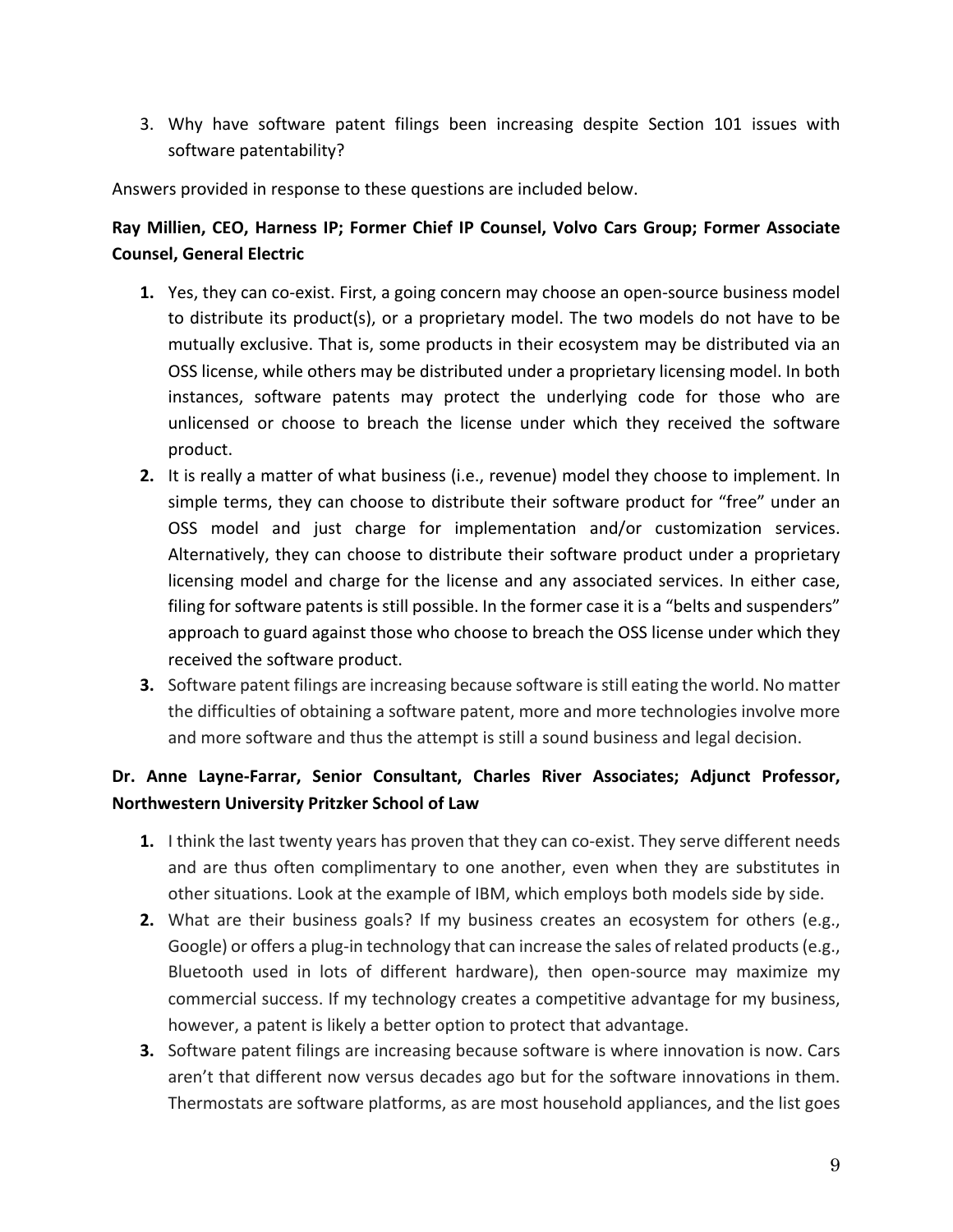on. It's anachronistic to think of software as just programs for computers, as it was back in the 1990s.

## **Ron Katznelson, Ph.D., President, Bi-Level Technologies; Chairman of the Intellectual Property Committee. IEEE-USA**

- **1.** This is an indefinite question that cannot be answered because the terms "software patents" and "open-source" are undefined. First, software may be copyrighted but not patented; there are, however, patents for computer-implemented inventions. Second, it is unclear what is "open" in "open-source." Some "open-source" licenses convey only a royalty-free copyright without any mention of patent rights. To the extent the question is "can patents for computer-implemented inventions co-exist in the business world with open-source that subject to royalty-free patent license," the answer is yes; this is so just as royalty-bearing patents can co-exist in the business world with royalty-free patents.
- **2.** Do not select the royalty-free open-source option if your business model is centered on the patentable technology. If, however, you have a business model where the major commercial benefit to your company is the operation of a business and sales of products that are not the software itself and that such collateral business will be enhanced by the large number of users of the software, then you might benefit from keeping it opensource and letting as many users as possible implement it so that your core business can benefit from the larger number of users/customers.
- **3.** Again, "software patent" is an undefined term. Software is a tool for implementing all kinds of inventions, that has now become more ubiquitous. What used to be implemented with discrete hardware is now implemented in software on a general purpose computer hardware. That is why patentable computer-implemented inventions are growing in number as the preferred implementation modality. Many of these filed as patent applications do not encounter the Section 101 barriers and therefore impediments due to Section 101 uncertainties do not slow such filings too much.

# **Kate Gaudry, Partner, Kilpatrick Townsend & Stockton LLP; Ph.D., Computational Neurobiology; J.D. Harvard Law**

**3**. The eligibility analysis of software patent claims changed rather dramatically since the *Alice v. CLS Bank* decision in 2014. Some software claims that likely would have been found by examiners or judges to be patent eligible before the decision would likely be found to be patent ineligible after the decision. One potential strategy for reacting to the changed reality would be to forego patenting software inventions. Another potential strategy would be to adapt approaches for defining and claiming an invention. Indeed, various courts and the USPTO have provided frameworks and explanations that can be used to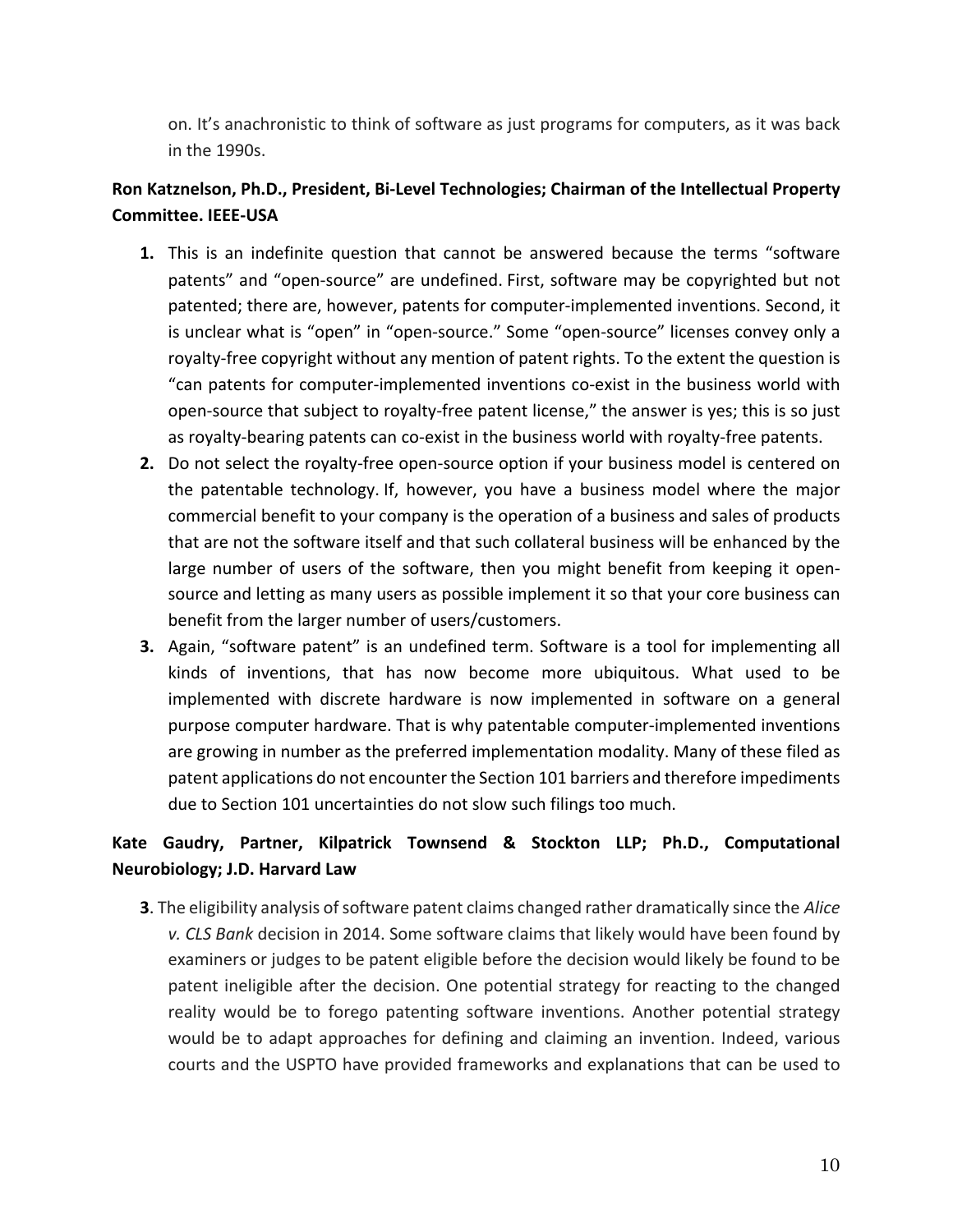help identify what type of claim may be allowable and valid for a given software technology.

## **Jonathan Stroud, Adjunct Professor of Law, American University Washington College of Law; General Counsel, Unified Patents**

(Excerpted from *Debugging Software Patents after Alice*, South Carolina Law Review, Autumn 2017)

"Software patent applications are among the most complex patents the USPTO has to examine. The above proposals do not directly confront the ambiguous two-prong test in the Alice decision—nor should that be the USPTO's job—but they may serve as tools for improving patent quality. Higher-quality patents will help the courts to pay deference to the USPTO's decisions, avoid post-grant review, and later bodies and courts will be more likely to uphold the validity of patent claims. Furthermore, fewer patents of higher quality would decrease patent litigation lawsuits, because litigants would be deterred from fighting over validity and patentability. These suggestions will not end the patent troll problem. These entities will continue to collect patents to sue and license others for patent infringement. But the problem does not lie in the fact that patent trolls sue or threat to sue others to collect licensing fees; rather, it is the ready availability of both issued and purchased broad and ambiguous software patents which can be asserted for more exclusive rights than the actual invention covers. If the USPTO could issue higherquality software patents that the PTAB and courts would likely uphold as valid, more companies will likely turn to licensing those higher-quality patents rather than taking their chances in courts—conversely, making the jobs of NPEs with high-quality patents much easier and settling rights across the board."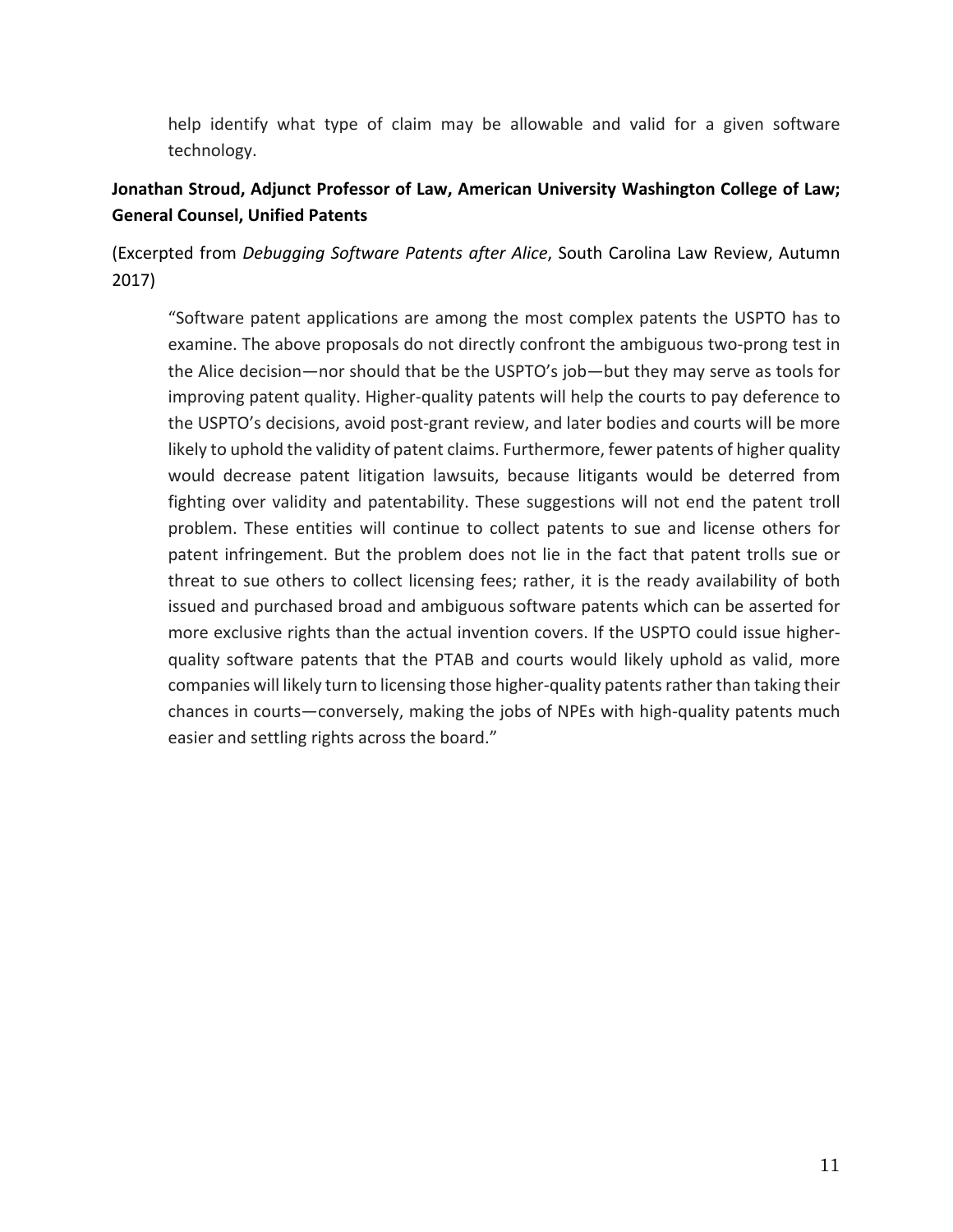#### **Bibliography**

Acharya, Athul K. "Abstraction in Software Patents (and How to Fix It)." John Marshall Review of Intellectual Property Law, vol. 18, no. 4, Summer 2019, p. vi-381. HeinOnline.

Anderson, Michael H., and Daniel Cislo. "Venue Selection and the Rise of Super Patent Courts in the Post-AIA Era." Business & Bankruptcy Law Journal, vol. 3, no. 2, Spring 2016, p. 279-294. HeinOnline.

Anderson, Shane D. "Software, Abstractness, and Soft Physicality Requirements." Harvard Journal of Law & Technology, vol. 29, no. 2, Spring 2016, p. 567-594. HeinOnline.

Armstrong, Timothy K. "Symbols, Systems, and Software as Intellectual Property: Time for Contu, Part II." Michigan Telecommunications and Technology Law Review, vol. 24, no. 2, Spring 2018, p. 131-180. HeinOnline.

Asay, Clark D. "Patent Pacifism." George Washington Law Review, vol. 85, no. 3, May 2017, p. 645-711. HeinOnline.

Bervik, Trevor. "Roots to Bits: How the History of Plant Patents Can Shape Software's Future." Colorado Technology Law Journal, vol. 17, no. 1, 2018, p. 187-212. HeinOnline.

Bradley, Joel. "Patent Law and Means-Plus-Function Claim Language: Where It Was, Where It Is (Post Williamson v. Citrix), and Where It Should Go in the Future." Georgia Law Review, vol. 52, no. 3, Spring 2018, p. 897-912. HeinOnline

Chiang, Jennifer. "A Nonobvious Approach to Functional Claiming in Software Patents." American University Intellectual Property Brief, vol. 8, no. 1, November 2016, p. 1-62. HeinOnline.

Chien, Colleen V. "Software Patents as a Currency, Not Tax, on Innovation." Berkeley Technology Law Journal, vol. 31, no. 3, 2016, p. 1669-1724. HeinOnline.

Craig, Joseph Allen. "Deconstructing Wonderland: Making Sense of Software Patents in a Post-Alice World." Berkeley Technology Law Journal, vol. 32, no. Annual Review Issue, 2017, p. 359- 378. HeinOnline.

Daily, James E. "Alice's Aftermath: Changes in Patentee Behavior since Alice v. CLS Bank." Boston University Journal of Science and Technology Law, vol. 23, no. 2, Summer 2017, p. 284-303. HeinOnline.

Dobias, Nicole L. "Protecting Software Intellectual Property after the Lexmark Decision." Indiana Law Review, vol. 52, no. 2, 2019, p. 305-328. HeinOnline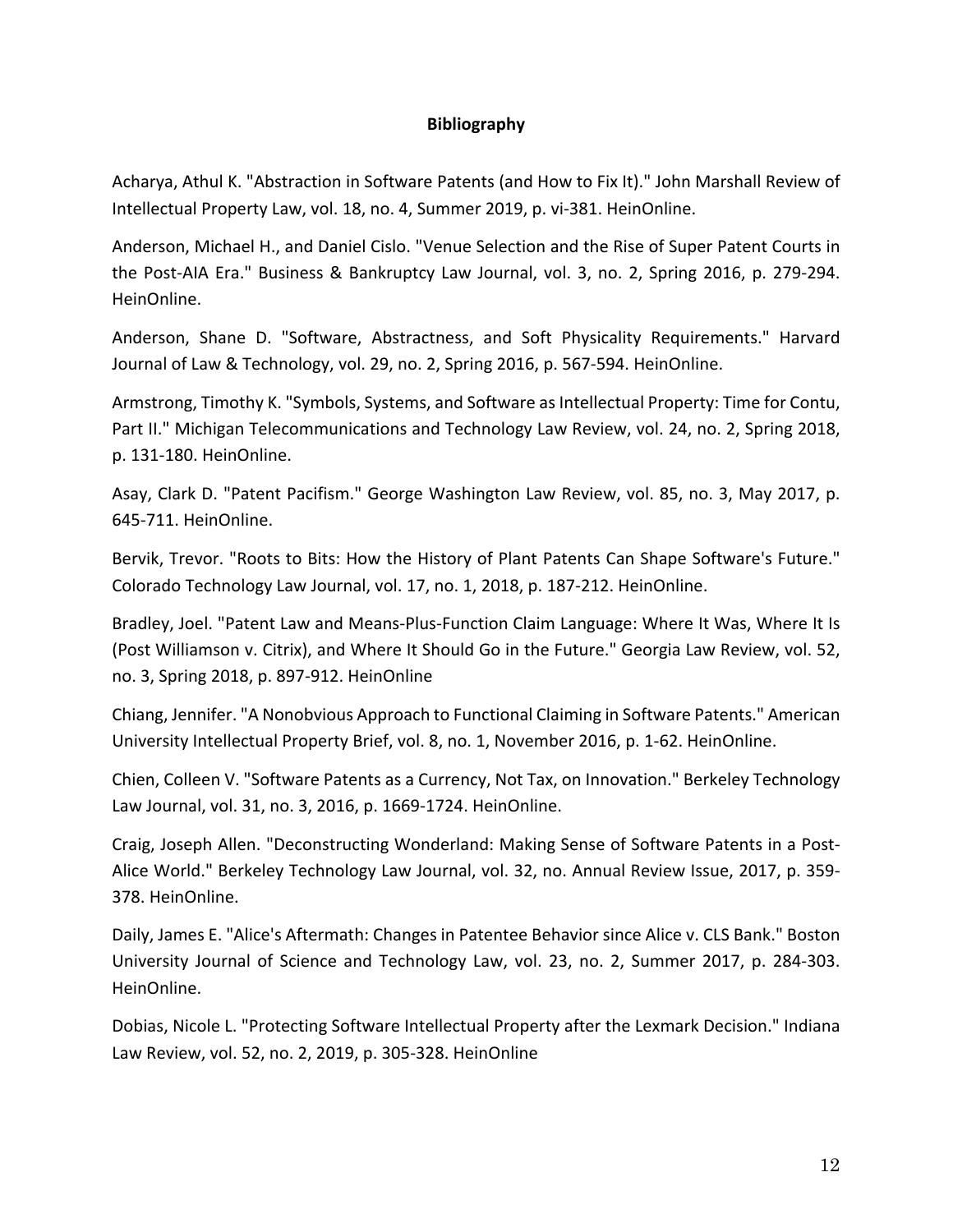Estall, Peter. "Venerunt, Viderunt, Vicerunt Venue: How TC Heartland and In re Cray Have Conquered Patent Value for Corporate Defendants and How Congress Can Balance the Scales of Patent Value Justice." Minnesota Law Review, vol. 103, no. 3, February 2019, p. 1523-1566. HeinOnline.

Franklyn, David, and Adam Kuhn. "The Problem of Mop Heads in the Era of Apps: Toward More Rigorous Standards of Value Apportionment in Contemporary Patent Law." Journal of the Patent and Trademark Office Society, vol. 98, no. 2, 2016, p. 182-222. HeinOnline.

Ford, Laura R. "Patenting the Social: Alice, Abstraction, & Functionalism in Software Patent Claims." Cardozo Public Law, Policy and Ethics Journal, vol. 14, no. 2, Spring 2016, p. 259-342. HeinOnline.

Fusco, Stefania. "TRIPS Non-Discrimination Principle: Are Alice and Bilski Really the End of NPEs." Texas Intellectual Property Law Journal, vol. 24, no. 2, 2016, p. 131-160. HeinOnline.

Gabison, Garry A. "Spotting Software Innovation in a Patent Assertion Entity World." Hastings Science and Technology Law Journal, vol. 8, no. 1, Winter 2016, p. 97-[ix]. HeinOnline.

Gan, Magnus. "Before Mayo & after Alice: The Changing Concept of Abstract Ideas." Michigan Telecommunications and Technology Law Review, vol. 22, no. 2, Spring 2016, p. 287-316. HeinOnline.

Garza, Robert Daniel. "Software Patents and Pretrial Dismissal Based on Ineligibility." Richmond Journal of Law & Technology, vol. 24, no. 2, 2018, p. 1-80. HeinOnline.

Gershoni, Michael. "An Argument against Reinventing the Wheel: Using an Obviousness Analysis to Bring Consistency and Clarity to Patent Eligibility Determinations of Software Patents after Alice Corp." AIPLA Quarterly Journal, vol. 44, no. 2, Spring 2016, p. 295-326. HeinOnline.

Greenberg, Anastasia. "Protecting Virtual Things: Patentability of Artificial Intelligence Technology for the Internet of Things." IDEA: The Law Review of the Franklin Pierce Center for Intellectual Property, vol. 60, no. 2, 2020, p. 328-351. HeinOnline.

Hecker, Peter. "How an Old Non-Statutory Doctrine Got Worked into the Sec. 101 Test for Patent Eligibility." Journal of the Patent and Trademark Office Society, vol. 99, no. 1, 2017, p. 4-19. HeinOnline.

Heedy, David B. "Has Alice Brought Us to Patent Wonderland?: Can the Supreme Court's New Analysis of Abstract Ideas Affect the Current Problems Associated with Business-Method and Software Patents." Florida State University Business Review, 15, 2016, p. 57-80. HeinOnline.

Hylton, Keith N. "Patent Uncertainty: Toward a Framework with Applications." Boston University Law Review, vol. 96, no. 3, May 2016, p. 1117-1148. HeinOnline.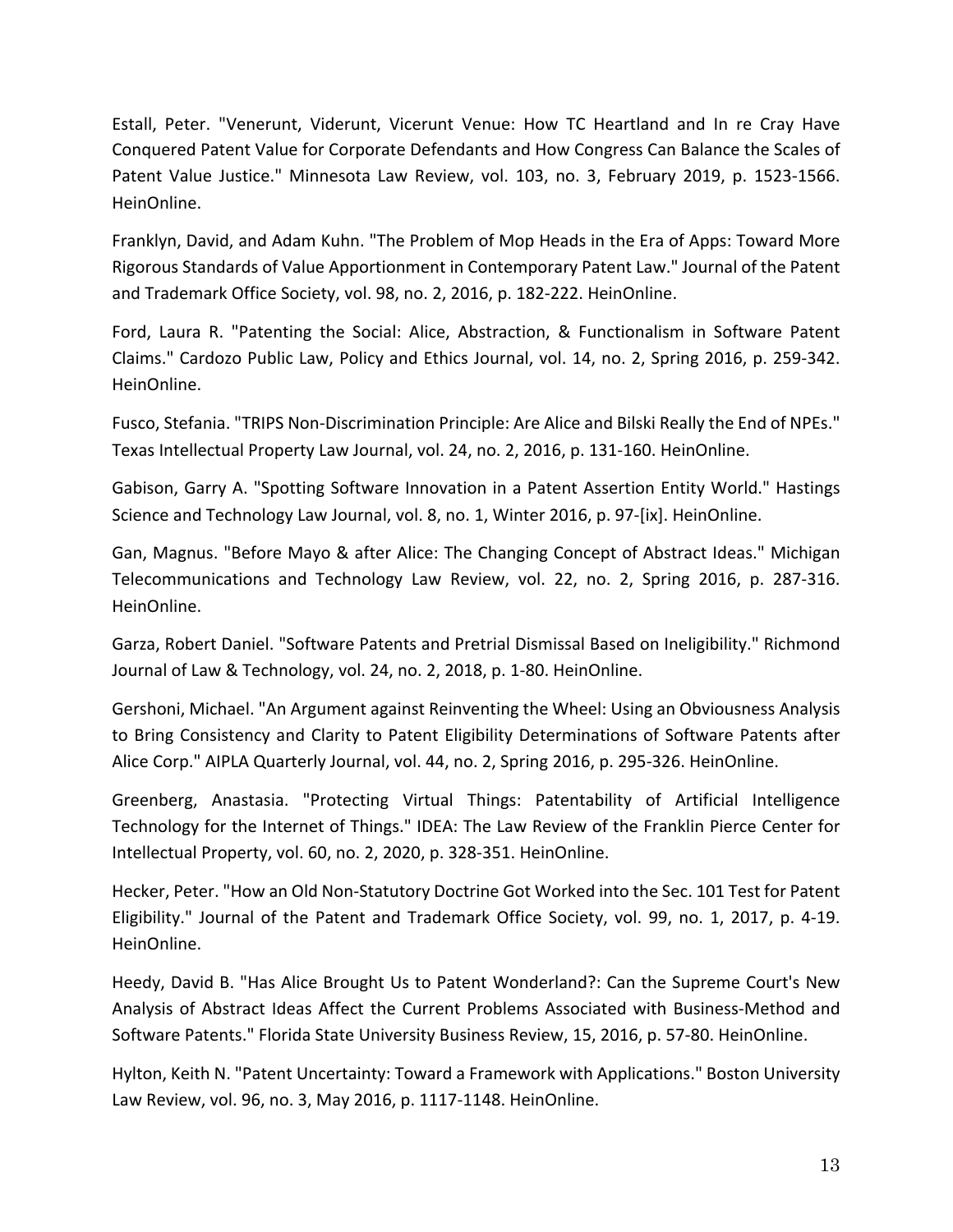Lin, Yu-Kai and Rai, Arun, Patent Protection and Software Innovation: Evidence from Alice (September 9, 2020). Available at SSRN: https://ssrn.com/abstract=3703055 or http://dx.doi.org/10.2139/ssrn.3703055

Liu, Michael Xun. "Subject Matter Eligibility and Functional Claiming in Software Patents." North Carolina Journal of Law & Technology, vol. 20, no. 2, December 2018, p. 227-285. HeinOnline.

Massarotto, Giovanna. "Open-Source Paradigm: Beyond the Solution to the Software Patentability Debate." John Marshall Review of Intellectual Property Law, vol. 15, no. 4, 2016, p. [i]-[i]. HeinOnline.

Mennell, Peter. "Patent Showdown at the N.D. C[orr]al." Chicago-Kent Journal of Intellectual Property, vol. 18, no. 3, 2019, p. 101-147.

Miller, Shawn P. "Who's Suing Us: Decoding Patent Plaintiffs since 2000 with the Stanford NPE Litigation Dataset." Stanford Technology Law Review, vol. 21, no. 2, Spring 2018, p. 235-275. HeinOnline.

Millien, Raymond. "Alice Who? Over Half the U.S. Utility Patents Issued Annually are Software Related!" IPWatchdog, May 21, 2017. https://www.ipwatchdog.com/2017/05/21/alice-overhalf-u-s-utility-patents-issued-annually-software/id=83367/

Millien, Raymond and Yi Chen. "In First Half of 2021, 63% of U.S. Patents, 48.9% at EPO and 40.1% in China Were Software-Related." IPWatchdog, Aug. 6, 2021. https://www.ipwatchdog.com/2021/08/26/first-half-2021-63-u-s-patents-48-9-epo-40-1-chinasoftware-related/id=137100/

Missirian, David E. "Artificial Intelligence: Is It a Good under the UCC or a Service under the Common Law or Is There a Need for a New Category?." Corporate and Business Law Journal, vol. 1, no. 2, June 2020, p. 44-54. HeinOnline.

Moldovanyi, Matthew. "Alice: The Status Quo or Total Chaos." Case Western Reserve Journal of Law, Technology and the Internet, vol. 7, no. 1, 2016, p. 121-152. HeinOnline.

Osenga, Kristen. "Patent-Eligible Subject Matter.. Still Wielding the Wrong Weapon - 12 Years Later." IDEA: The Law Review of the Franklin Pierce Center for Intellectual Property, vol. 60, no. 1, 2020, p. 104-133. HeinOnline.

Prange, Kurt. "Blockchain & Business Methods: How Business Method Patents May Be Redeemed by Furthering Blockchain Innovation." Colorado Technology Law Journal, vol. 18, no. 1, 2020, p. 185-226. HeinOnline.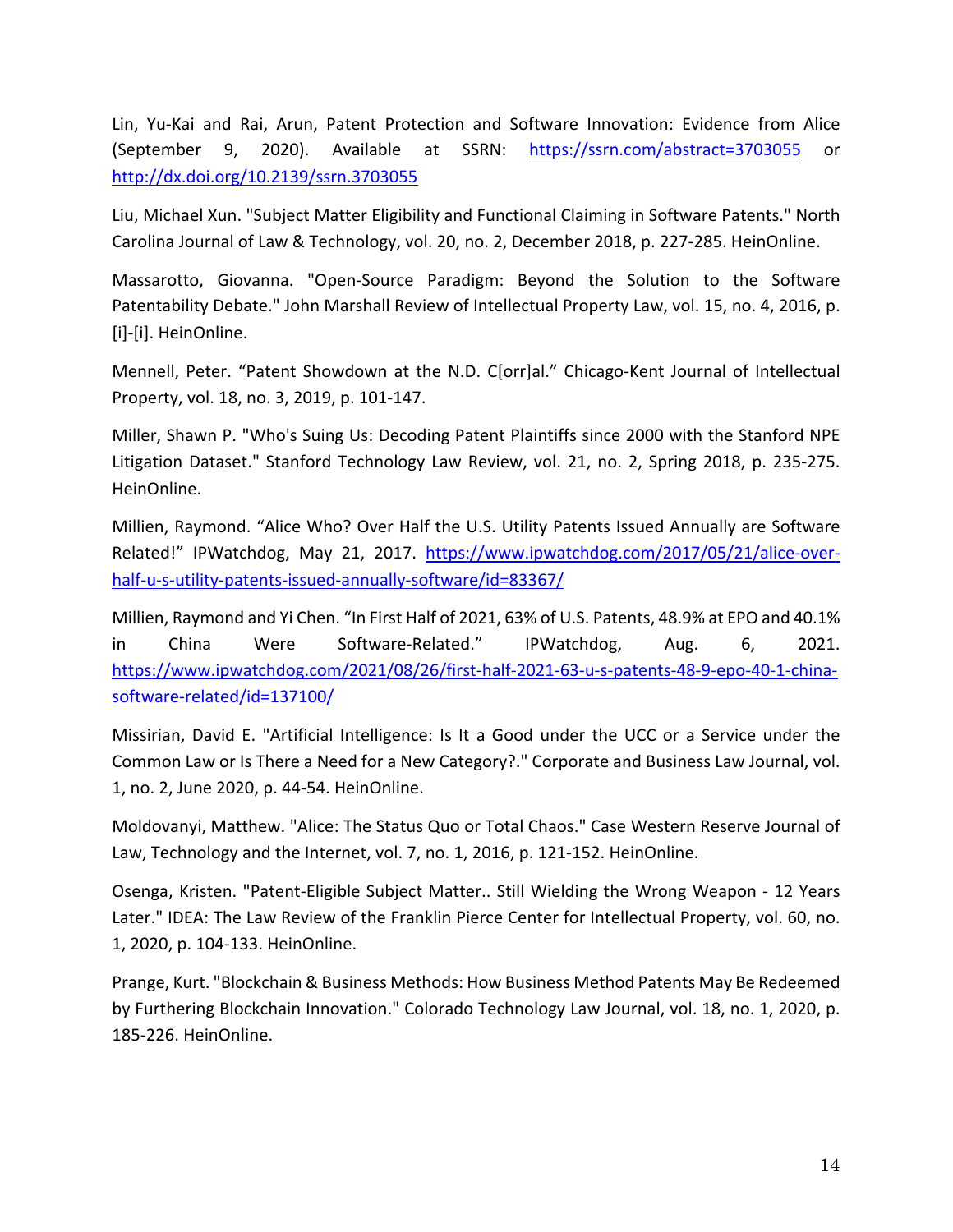Raffiee, Joseph and Teodoridis, Florenta, Does the Political Ideology of Patent Examiners Matter? An Empirical Investigation (June 4, 2020). Available at SSRN: https://ssrn.com/abstract=3619474 or http://dx.doi.org/10.2139/ssrn.3619474

de Rassenfosse, Gaétan and Palangkaraya, Alfons and Palangkaraya, Alfons, Do patent pledges accelerate innovation? (July 30, 2021). Available at SSRN: https://ssrn.com/abstract=3897360 or http://dx.doi.org/10.2139/ssrn.3897360

Reinecke, Jason D. "Is the Supreme Court's Patentable Subject Matter Test Overly Ambiguous: An Empirical Test." Utah Law Review, vol. 2019, no. 3, 2019, p. 581-606. HeinOnline.

Ro, Myungjin, and Neil Davey. "Software in the Wake of Alice: Intended Target or Inadvertent Casualty." Managing Intellectual Property, 267, 2017, p. 88-93. HeinOnline.

Sala, Vinicius. "Can an Improved Disclosure Mechanism Moderate Algorithm-Based Software Patentability in the Public Interest?." Cybaris: An Intellectual Property Law Review, vol. 11, no. 1, 2020, p. 1-33. HeinOnline.

Schreiber, Andrew. "Go (En)Fish: Drawing CAD Files from the Patent Eligibility Pool." IDEA: The Journal of the Franklin Pierce Center for Intellectual Property, vol. 58, no. 1, 2017, p. 1-64. HeinOnline.

Smith, Autumn. "From IP Goals to 3D Holes: Does Intellectual Property Law Provide a Map or Gap in the Era of 3D Printing." Journal of Intellectual Property Law, vol. 25, no. 1, Fall 2017, p. 85-108. HeinOnline.

"Software Patent." Court Uncourt, vol. 8, no. 5, 2021, p. 34-37. HeinOnline.

Stroud, Jonathan, and Derek M. Kim. "Debugging Software Patents after Alice." South Carolina Law Review, vol. 69, no. 1, Autumn 2017, p. 177-220. HeinOnline.

Taylor, Daniel. "Down the Rabbit Hole: Who Will Stand up for Software Patents after Alice." Maine Law Review, vol. 68, no. 1, 2016, p. 217-262. HeinOnline.

Teska, Kirk. "(The Unfortunate) Future of Software Patents under 35 USC Sec. 101 and Sec. 112." Journal of High Technology Law, vol. 16, no. 2, 2016, p. 394-408. HeinOnline.

Train, Tyler, and John Burke. "Heads or Thales: Comparative Mathematical Analysis for the Head-Mounted Display Technology behind the Federal Circuit's Thales Decision." Albany Law Journal of Science & Technology, vol. 29, no. 1, 2019, p. 1-15. HeinOnline.

Tran, Jasper and Benevento, J. Sean, Alice at Five (2019). 2019 Patently-O Patent Law Journal 25, Available at SSRN: https://ssrn.com/abstract=3454922